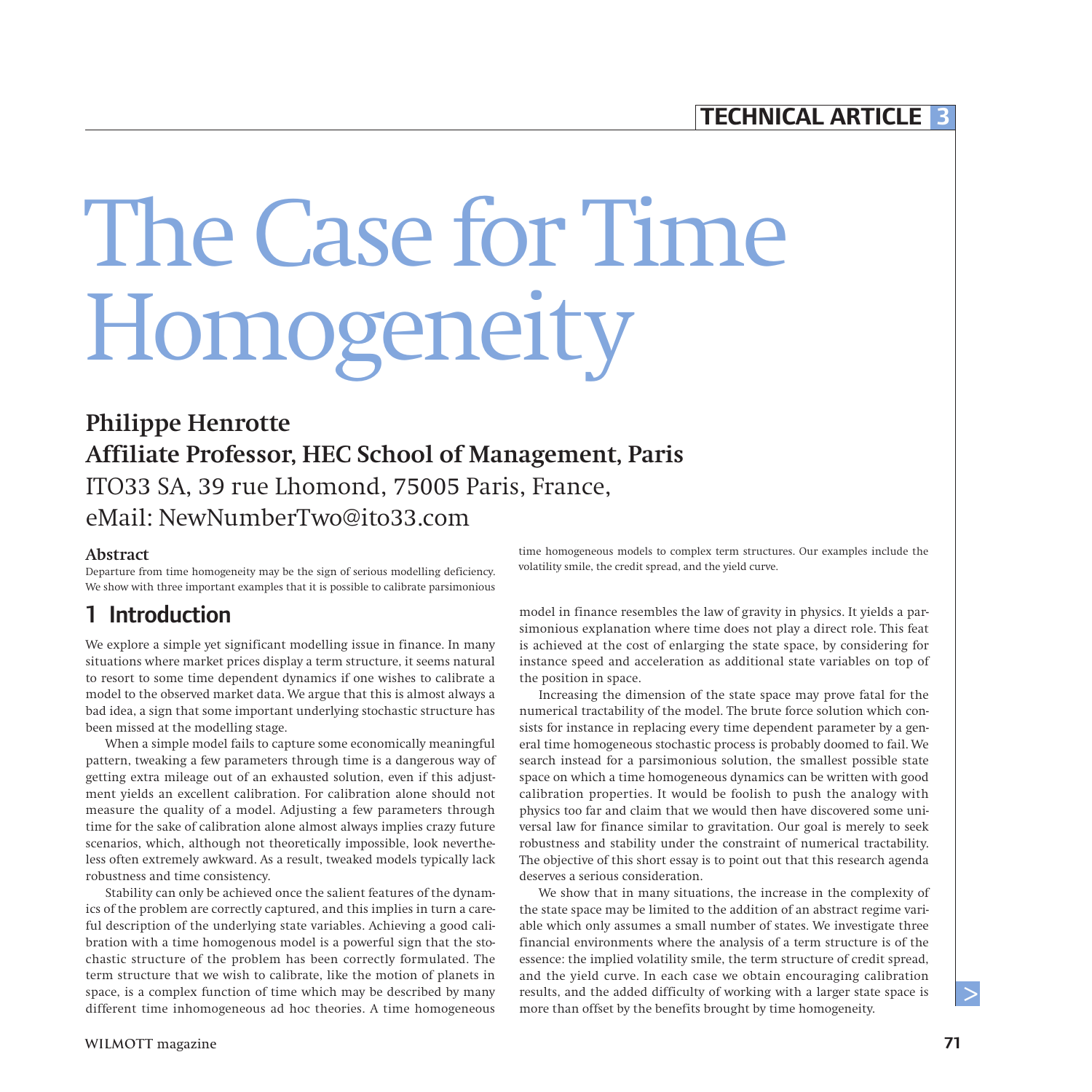| REGINIE-SWITCHING MODEL (3 REGINIES) |                           |                  |                         |  |  |  |
|--------------------------------------|---------------------------|------------------|-------------------------|--|--|--|
|                                      | <b>Brownian Diffusion</b> |                  | <b>Total volatility</b> |  |  |  |
| <b>Regime 1</b>                      | 9.57%                     |                  | 11.67%                  |  |  |  |
| <b>Regime 2</b>                      | 6.24%                     |                  | 32.23%                  |  |  |  |
| <b>Regime 3</b>                      | 2.25%                     |                  | 11.88%                  |  |  |  |
|                                      |                           |                  |                         |  |  |  |
|                                      |                           | <b>Jump size</b> | <b>Jump intensity</b>   |  |  |  |
| Regime $1 \rightarrow$ Regime 2      |                           | $-9.07%$         | 0.2370                  |  |  |  |
| Regime 2 $\rightarrow$ Regime 1      |                           | 62.67%           | 0.0855                  |  |  |  |
| Regime $1 \rightarrow$ Regime 3      |                           | 2.72%            | 3.3951                  |  |  |  |
| Regime $3 \rightarrow$ Regime 1      |                           | $-3.17%$         | 2.9777                  |  |  |  |
| Regime 2 $\rightarrow$ Regime 3      |                           | 24.63%           | 1.0944                  |  |  |  |
| Regime $3 \rightarrow$ Regime 2      |                           | $-22.66%$        | 0.2040                  |  |  |  |

**TABLE 1. CALIBRATED PARAMETERS OF THE REGIME-SWITCHING MODEL (3 REGIMES)**

## 2 The Implied Volatility Smile

The implied volatility schedule of at the money calls as a function of maturity is a first important example of term structure in finance. It is well known that a simple tweak to the standard time homogeneous Black-Scholes model will do the job: by allowing the volatility parameter to be a function of time, any term structure can be recovered. If one wishes to fit an entire smile schedule across maturity and strike price, this trick can be extended to a so called local volatility by letting the volatility be a function of time and spot price. Anyone who ventured down this avenue knows that the journey ends in a bitter numerical fiasco. The seemingly natural extension is in fact all but natural. It lacks robustness, yields chaotic predictions for future smile patterns, and generates hedges and prices for exotic instruments way out of line with market practices. One could hardly paint a gloomier picture.

The good and somewhat surprising news is that one need not introduce a very sophisticated state space in order to recover time homogeneity. Tables 1, 2 and 3 show that a few regimes with a simple

## **TABLE 2. QUALITY OF FIT OF A FULL IMPLIED VOLATILITY SURFACE WITH THE REGIME-SWITCHING MODEL. SOURCE: S&P 500 INDEX ON OCTOBER 1995**

|                         |               |        |        |        |        | <b>Strike</b> |        |        |        |        |        |
|-------------------------|---------------|--------|--------|--------|--------|---------------|--------|--------|--------|--------|--------|
| <b>Maturity (years)</b> | 80            | 85     | 90     | 95     | 100    | 105           | 110    | 115    | 120    | 130    | 140    |
|                         | <b>Market</b> | 19.00% | 16.80% | 13.30% | 11.30% | 10.20%        | 9.70%  |        |        |        |        |
| 0.18                    | <b>Model</b>  | 19.22% | 16.38% | 13.35% | 11.69% | 10.38%        | 10.29% |        |        |        |        |
|                         | <b>Market</b> | 17.70% | 15.50% | 13.80% | 12.50% | 10.90%        | 10.30% | 10.00% | 11.40% |        |        |
| 0.43                    | <b>Model</b>  | 17.56% | 15.85% | 13.97% | 12.43% | 11.14%        | 10.08% | 10.07% | 11.53% |        |        |
|                         | Market        | 17.20% | 15.70% | 14.40% | 13.30% | 11.80%        | 10.40% | 10.00% | 10.10% |        |        |
| 0.70                    | <b>Model</b>  | 17.34% | 15.90% | 14.37% | 13.00% | 11.85%        | 10.87% | 10.11% | 10.20% |        |        |
|                         | <b>Market</b> | 17.10% | 15.90% | 14.90% | 13.70% | 12.70%        | 11.30% | 10.60% | 10.30% | 10.00% |        |
| 0.94                    | <b>Model</b>  | 17.22% | 15.93% | 14.60% | 13.39% | 12.36%        | 11.47% | 10.69% | 10.23% | 11.04% |        |
|                         | <b>Market</b> | 17.10% | 15.90% | 15.00% | 13.80% | 12.80%        | 11.50% | 10.70% | 10.30% | 9.90%  |        |
| 1.00                    | <b>Model</b>  | 17.19% | 15.93% | 14.65% | 13.48% | 12.46%        | 11.60% | 10.83% | 10.32% | 10.86% |        |
|                         | <b>Market</b> | 16.90% | 16.00% | 15.10% | 14.20% | 13.30%        | 12.40% | 11.90% | 11.30% | 10.70% | 10.20% |
| 1.50                    | <b>Model</b>  | 16.99% | 15.98% | 14.97% | 14.03% | 13.19%        | 12.46% | 11.80% | 11.24% | 10.56% | 10.89% |
|                         | <b>Market</b> | 16.90% | 16.10% | 15.30% | 14.50% | 13.70%        | 13.00% | 12.60% | 11.90% | 11.50% | 11.10% |
| 2.00                    | <b>Model</b>  | 16.87% | 16.03% | 15.20% | 14.42% | 13.71%        | 13.07% | 12.48% | 11.98% | 11.17% | 10.76% |
|                         | <b>Market</b> | 16.80% | 16.10% | 15.50% | 14.90% | 14.30%        | 13.70% | 13.30% | 12.80% | 12.40% | 12.30% |
| 3.00                    | <b>Model</b>  | 16.74% | 16.12% | 15.52% | 14.94% | 14.40%        | 13.89% | 13.42% | 12.99% | 12.26% | 11.67% |
|                         | <b>Market</b> | 16.80% | 16.20% | 15.70% | 15.20% | 14.80%        | 14.30% | 13.90% | 13.50% | 13.00% | 12.80% |
| 4.00                    | <b>Model</b>  | 16.68% | 16.19% | 15.72% | 15.26% | 14.83%        | 14.42% | 14.03% | 13.67% | 13.03% | 12.48% |
|                         | <b>Market</b> | 16.80% | 16.40% | 15.90% | 15.40% | 15.10%        | 14.80% | 14.40% | 14.00% | 13.60% | 13.20% |
| 5.00                    | <b>Model</b>  | 16.63% | 16.24% | 15.85% | 15.48% | 15.12%        | 14.78% | 14.45% | 14.14% | 13.58% | 13.09% |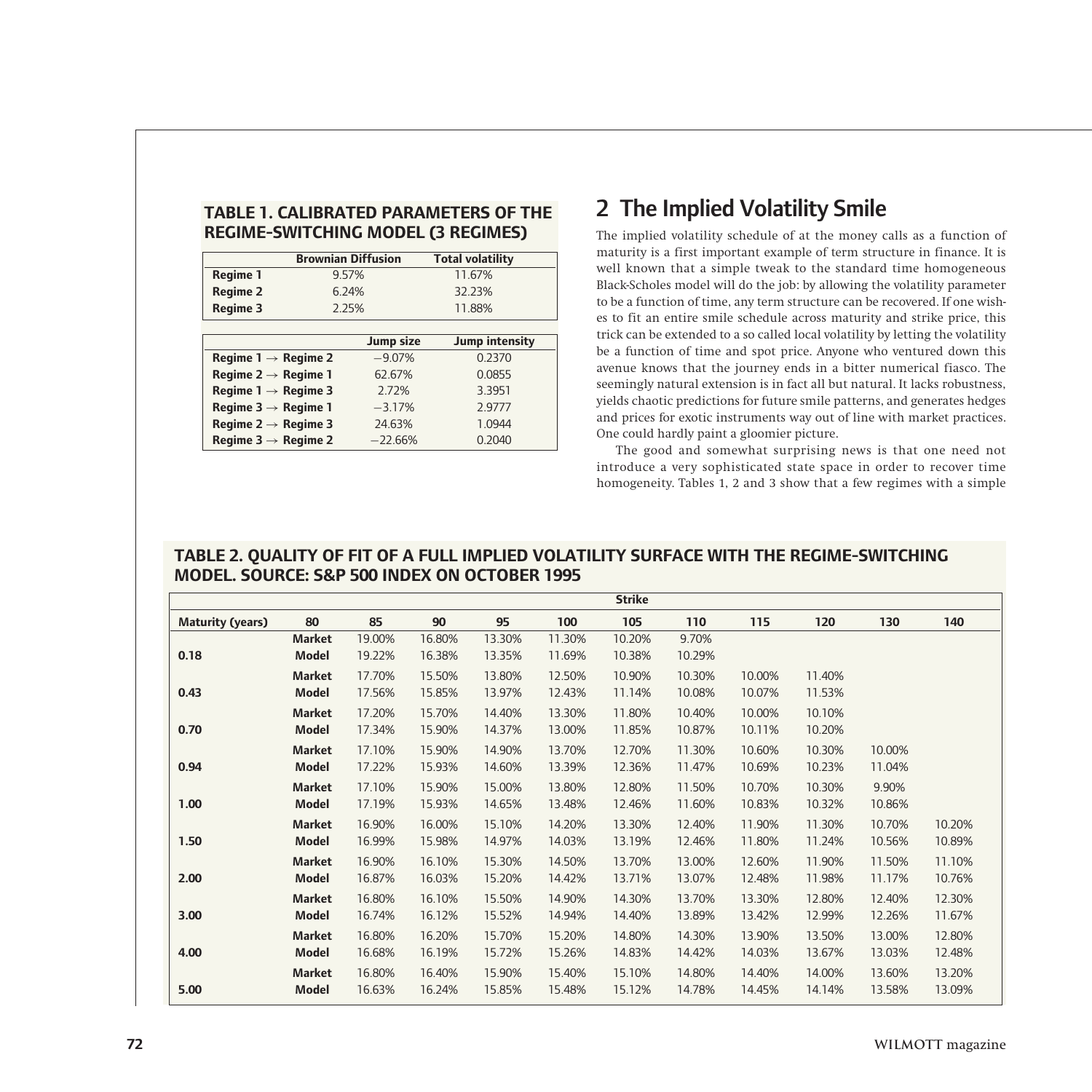## **TECHNICAL ARTICLE 3**

|                 |               |       |          |          |          | <b>One-Touches</b> |          |          |          |          |          |
|-----------------|---------------|-------|----------|----------|----------|--------------------|----------|----------|----------|----------|----------|
| <b>Maturity</b> |               | $-5%$ | $-10%$   | $-20%$   | $-30%$   | $-50%$             | 50%      | 30%      | 20%      | 10%      | 5%       |
| (years)         |               |       |          |          |          |                    |          |          |          |          |          |
| 0.175           | <b>Market</b> | 0.58% | $-1.16%$ | $-3.70%$ | $-5.27%$ | $-6.38%$           | $-6.14%$ | $-7.91%$ | $-8,35%$ | $-6.30%$ | $-3.70%$ |
|                 | <b>Model</b>  | 0.60% | $-1.16%$ | $-3.70%$ | $-5.27%$ | $-6.38%$           | $-6.17%$ | $-7.90%$ | $-8.36%$ | $-6.28%$ | $-3.67%$ |
| 1.5             | <b>Market</b> | 7.17% | 6.26%    | 2.51%    | $-1.67%$ | $-8.25%$           | $-3.13%$ | $-6.92%$ | $-8.22%$ | $-6.91%$ | $-4.09%$ |
|                 | <b>Model</b>  | 7.17% | 6.26%    | 2.51%    | $-1.66%$ | $-8.24%$           | $-3.09%$ | $-6.91%$ | $-8.24%$ | $-6.92%$ | $-4.08%$ |
| 5               | <b>Market</b> | 8.10% | 8.70%    | 7.47%    | 5.06%    | $-0.95%$           | $-0.09%$ | $-2.78%$ | $-4.25%$ | $-4.53%$ | $-3.30%$ |
|                 | <b>Model</b>  | 8.09% | 8.69%    | 7.45%    | 5.04%    | $-0.97%$           | $-0.08%$ | $-2.76%$ | $-4.23%$ | $-4.52%$ | $-3.29%$ |

#### **TABLE 3. QUALITY OF FIT OF THE ONE-TOUCH PRICE STRUCTURE**

time homogeneous Markov structure are enough to capture the jumps and the stochastic volatility needed to calibrate not only to an entire vanilla option smile schedule, but also to some key liquid exotic instruments such as digital or forward start options<sup>1</sup>. Whereas the vanilla option prices are used for the implied volatility smile calibration, a few liquid exotic instruments help capture the dynamics of the smile. The simple tweak to the Black-Scholes volatility fails so miserably because it cannot capture the smile dynamics, as reflected in the prices of the exotic instruments.

The bad news is that by extending, even a little, the state space, the markets are no longer complete. This means that the perfect delta hedge, the cornerstone of the Black and Scholes analysis, is lost and the heavy machinery of incomplete markets must be brought to bear if one is to derive meaningful dynamic hedging strategies.

## 3 The Term Structure of Credit Spread

A second example of term structure is the schedule of credit spread of an issuer as a function of maturity. This topic is attracting a lot of attention today with the development of the Equity to Credit paradigm. Insurance instruments such as Credit Default Swaps are becoming liquid for maturities up to five or ten years. In reduced form models, the term structure of credit spreads is often captured by a default intensity parameter which is assumed to be a function of time and spot. One immediately sees the parallel with the local volatility. Tweaking the default intensity does the job and yields simple numerical procedures. But this is achieved at the cost of hiding the stochastic structure of the default process. The term structure contains some key information about this structure which is revealed in a time homogenous framework with a few constant parameters.

Calibrating a slightly more complex model with constant parameters reveals far more on the underlying stochastic nature of the problem than resorting to a seemingly simpler model with fewer parameters which

#### **TABLE 4. CALIBRATED PARAMETERS OF A TIME-HOMOGENEOUS REGIME-SWITCHING MODEL (TWO REGIMES ONLY)**

|                 | <b>Hazard rate</b> | <b>Jump intensity</b>           |        |
|-----------------|--------------------|---------------------------------|--------|
| <b>Regime 1</b> | 0.15%              | Regime $1 \rightarrow$ Regime 2 | 0.7400 |
| <b>Regime 2</b> | 7.15%              | Regime 2 $\rightarrow$ Regime 1 | 0.1270 |

#### **TABLE 5. QUALITY OF FIT OF THE TERM-STRUCTURE OF SPREADS OF CREDIT DEFAULT SWAPS WITH TWO REGIMES IN A REGIME-SWITCHING MODEL. SOURCE: GENERAL MOTORS 30/09/2003**

| <b>Maturity (years)</b> | <b>Recovery rate</b> | <b>Market</b> | <b>Model</b> |
|-------------------------|----------------------|---------------|--------------|
|                         | 0.45                 | 1.08%         | 1.16%        |
| $\mathcal{P}$           | 0.45                 | 1.72%         | 1.78%        |
| 3                       | 0.45                 | 2.10%         | 2.14%        |
| 5                       | 0.45                 | 2.65%         | 2.53%        |
|                         | 0.45                 | 2.73%         | 2.72%        |
| 10                      | 0.45                 | 2.79%         | 2.86%        |
| 15                      | 0.45                 | 3.00%         | 2.96%        |

must be tweaked every period. Table 4, 5 and Figure 1 show that a simple model with two or three regimes and a time homogeneous Markov structure captures quite nicely most credit spread patterns, even for relatively long maturities.

 $\geq$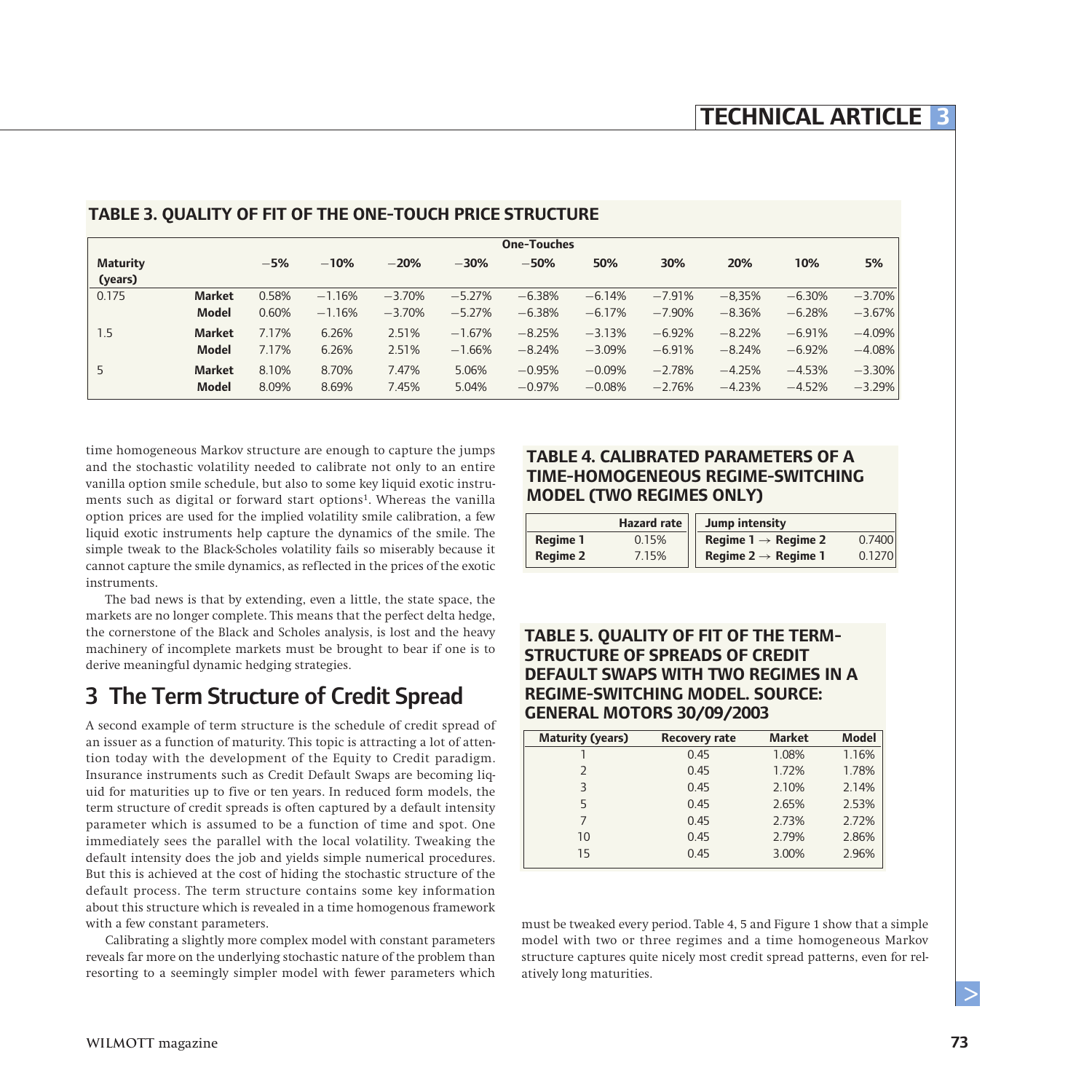

**FIGURE 1:** Quality of fit the term-structure of spreads of Credit Default Swaps

## 4 The Yield Curve

A third obvious example of term structure in finance is the yield curve. Two major modelling schools have emerged, which differ in the way they describe the state variable. One school lets the state variable be the short term interest rate while the other one uses the entire yield curve.

The ability to fit a given initial yield curve is a major modelling requirement. For the short term interest rate school, this is achieved by arm twisting the parameters of the short term rate process through time so as to generate the desired yield curve. The second school avoids such painful contortion since the yield curve is viewed as an input, a parameter of the model which need not be calibrated. The main drawback here is that any information on the stochastic structure of the problem which may be contained in the shape of the yield curve is lost.

## **TABLE 6. CALIBRATED PARAMETERS OF A TIME-HOMOGENEOUS REGIME-SWITCHING MODEL (3 REGIMES) NOVEMBER 1995**

|                 |            |                                 | Jump intensity |
|-----------------|------------|---------------------------------|----------------|
|                 |            | Regime $1 \rightarrow$ Regime 2 | 0.0402         |
|                 | Short rate | Regime 2 $\rightarrow$ Regime 1 | 0.0783         |
| <b>Regime 1</b> | 5.417%     | Regime $1 \rightarrow$ Regime 3 | 0.1903         |
| <b>Regime 2</b> | 10.930%    | Regime $3 \rightarrow$ Regime 1 | 0.1005         |
| <b>Regime 3</b> | 2.626%     | Regime 2 $\rightarrow$ Regime 3 | 0.1574         |
|                 |            | Regime $3 \rightarrow$ Regime 2 | 0.2615         |

#### **TABLE 7. QUALITY OF FIT OF THE YIELD CURVE USING THREE REGIMES IN A REGIME-SWITCHING MODEL. SOURCE: US GOVERNMENT ZERO COUPON YIELD CURVES, NOVEMBER 1995**

| <b>Maturity (years)</b> | <b>Market</b> | Model  |  |
|-------------------------|---------------|--------|--|
| 0.25                    | 5.410%        | 5.383% |  |
| 0.5                     | 5.333%        | 5.357% |  |
|                         | 5.311%        | 5.324% |  |
| $\mathcal{L}$           | 5.322%        | 5.316% |  |
| 5                       | 5.495%        | 5.486% |  |
| 10                      | 5.798%        | 5.802% |  |
|                         |               |        |  |

#### **TABLE 8. CALIBRATED PARAMETERS OF A TIME-HOMOGENEOUS REGIME-SWITCHING MODEL (3 REGIMES) OCTOBER 1978**

|                 |            |                                 | Jump intensity |
|-----------------|------------|---------------------------------|----------------|
|                 |            | Regime $1 \rightarrow$ Regime 2 | 0.6996         |
|                 | Short rate | Regime 2 $\rightarrow$ Regime 1 | 0.5556         |
| <b>Regime 1</b> | 7.388%     | Regime $1 \rightarrow$ Regime 3 | 1.5346         |
| <b>Regime 2</b> | 0.400%     | Regime $3 \rightarrow$ Regime 1 | 0.4503         |
| <b>Regime 3</b> | 22.753%    | Regime $2 \rightarrow$ Regime 3 | 0.7516         |
|                 |            | Regime $3 \rightarrow$ Regime 2 | 1.6144         |

For both schools, producing a simple time homogeneous model of the yield curve seems a remote and lost cause. This is a very unfortunate outcome, probably dictated by a more somber agenda: the need to produce quasi closed form pricing solutions, or at least elementary numerical procedures such as one dimensional trees.

It is instructing to realize that a very simple time homogeneous process with no more than three abstract regimes can fit reasonably well almost any yield curve together with the prices of a few interest rates derivatives (see Tables 6, 7, 8, 9 and Figures 2 and 3). Such a model must be solved numerically, but the state variable is so parsimonious that calibration need not be a nightmare.